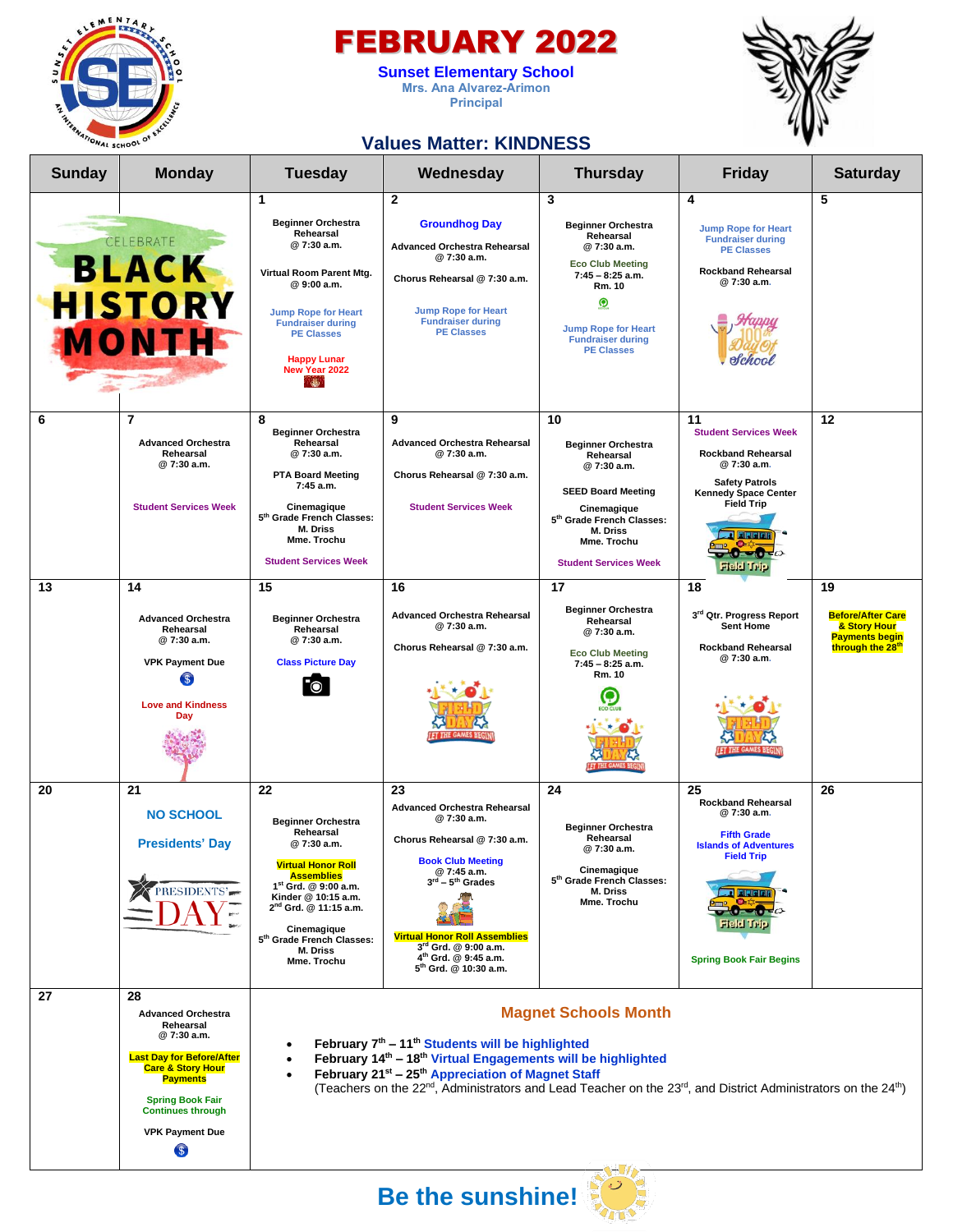# Did you know? You can still purchase the 2020-2021 **Memory Book.**

(V)

 $\Omega$ 

**\$25 – Limited Quantities Available until Monday, January 31, 2022**

## LAST CALL SALES AVAILABLE NOW THROUGH THE PORTAL ON OSP

**DON'T MISS OUT ON THE MEMORIES**